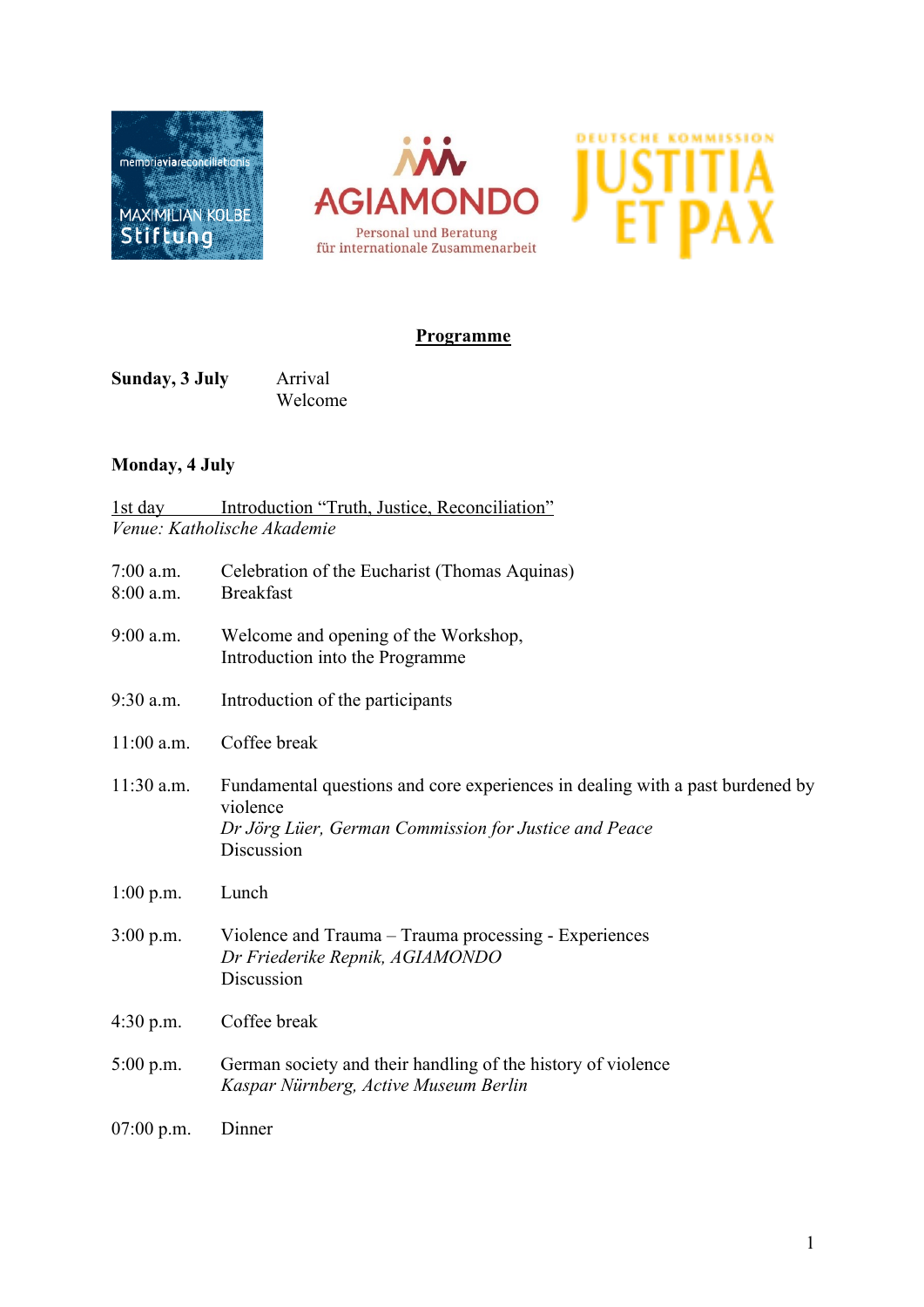# **Tuesday, 5 July**

|                            | <u>2nd day Thematic focus – Victims</u>                                                                                                               |
|----------------------------|-------------------------------------------------------------------------------------------------------------------------------------------------------|
|                            | Venue: Library of Katholisches Büro                                                                                                                   |
| $7:00$ a.m.<br>$8:00$ a.m. | Celebration of the Eucharist (Thomas Aquinas)<br><b>Breakfast</b>                                                                                     |
| $9:00$ a.m.                | Introduction into the day                                                                                                                             |
| $10:00$ a.m.               | Visit of relevant places in small teams                                                                                                               |
|                            | a) Sachsenhausen Memorial<br>b) Memorial Leistikowstraße (former Soviet remand prison)<br>c) Potsdam Memorial Lindenstraße<br>d) Berlin Wall Memorial |
| $1.00:$ p.m.               | Lunch                                                                                                                                                 |
| $3:00$ p.m.                | Meeting with former political prisoners                                                                                                               |
| $5:00$ p.m.<br>$7:00$ p.m. | Evaluation in small groups<br>Dinner                                                                                                                  |
| 8:00 p.m.                  | Presentation in plenary and discussion                                                                                                                |

# **Wednesday, 6 July**

3rd day Thematic focus - Offenders *Venue: Library of Katholisches Büro*

| $7:00$ a.m.<br>$8:00$ a.m. | Celebration of the Eucharist (Thomas Aquinas)<br><b>Breakfast</b>                                                                                                                                                                 |
|----------------------------|-----------------------------------------------------------------------------------------------------------------------------------------------------------------------------------------------------------------------------------|
| $9:00$ a.m.                | Introduction into the day                                                                                                                                                                                                         |
| $10:00$ a.m.               | Visit of relevant places in small teams<br>a) Memorial Site House of the Wannsee Conference<br>b) Topography of Terror Documentation Centre<br>Jahn-Behörde (Stasi Records Agency)<br>c)<br>d) Normannenstr. Haus 1(Stasi Museum) |
| $1:00$ p.m.                | Lunch                                                                                                                                                                                                                             |
| $3:00$ p.m.                | Evaluation in small groups                                                                                                                                                                                                        |
| $5:00$ p.m.                | Presentation in plenary and discussion                                                                                                                                                                                            |
| $7:00$ p.m.                | Dinner                                                                                                                                                                                                                            |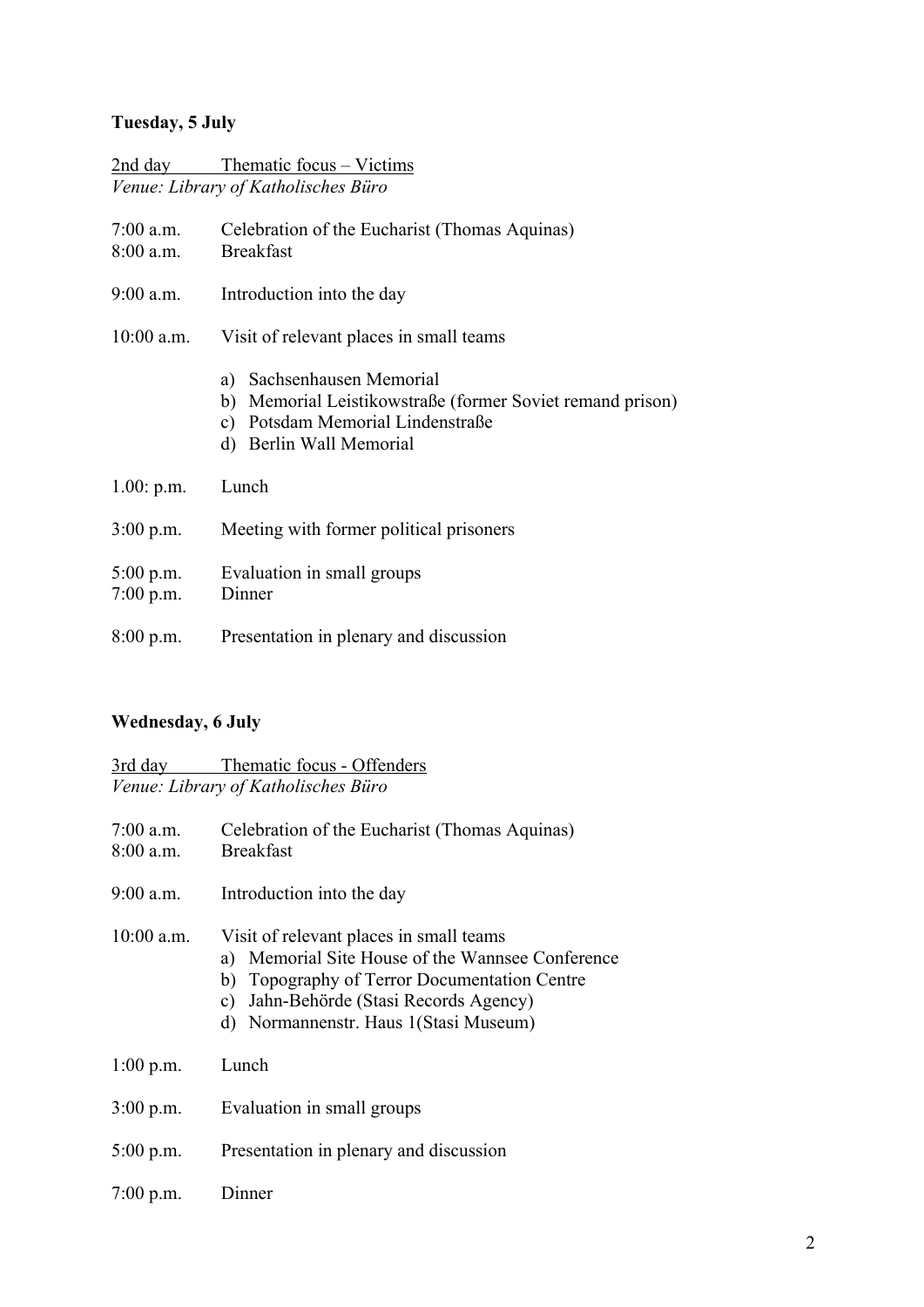8:00 p.m. Visit of Deutscher Bundestag Guided tour

#### **Thursday, 7 July**

| 4th day                  | Thematic focus – Church, Remembrance and Reconciliation                                                                                                                                                                                               |
|--------------------------|-------------------------------------------------------------------------------------------------------------------------------------------------------------------------------------------------------------------------------------------------------|
|                          | Venue: Library of Katholisches Büro                                                                                                                                                                                                                   |
| 8:00 a.m.                | <b>Breakfast</b>                                                                                                                                                                                                                                      |
| 9:00 a.m.<br>$9:15$ a.m. | Introduction into the day<br>Commemoration of martyrs and ecclesiastical involvement, Church as part of<br>the solution and part of the problem.<br>Dr Frank Kleinehagenbrock, Kommission für Zeitgeschichte (Commission for<br>Contemporary History) |
| 10:45 a.m.               | Coffee break                                                                                                                                                                                                                                          |
| $11:00$ a.m.             | Remembrance, Truth and Temptation<br>Theses on the role of the Church in dealing with a history burdened by violence<br><b>Bishop Dr Heiner Wilmer SCJ</b>                                                                                            |
| $1:00$ p.m.              | Lunch                                                                                                                                                                                                                                                 |
| $3:00$ p.m.              | Contemplation and Action<br>Visit to Plötzensee Memorial Centre and to Regina Martyrum Memorial<br>Church                                                                                                                                             |
| $5:00$ p.m.              | Celebration of the Eucharist at Regina Martyrum Memorial Church                                                                                                                                                                                       |
| $7:00$ p.m.              | Reception at the Federal Foreign Office                                                                                                                                                                                                               |

# **Friday, 8 July**

5th day **OPEN SPACE** *Venue: Katholische Akademie* 8:00 a.m. Breakfast 9:00 a.m. Introduction into the day 9:30 a.m. OPEN SPACE 1 11:00 a.m. OPEN SPACE 2 12:30 p.m. Plenary report 1:00 p.m. Lunch